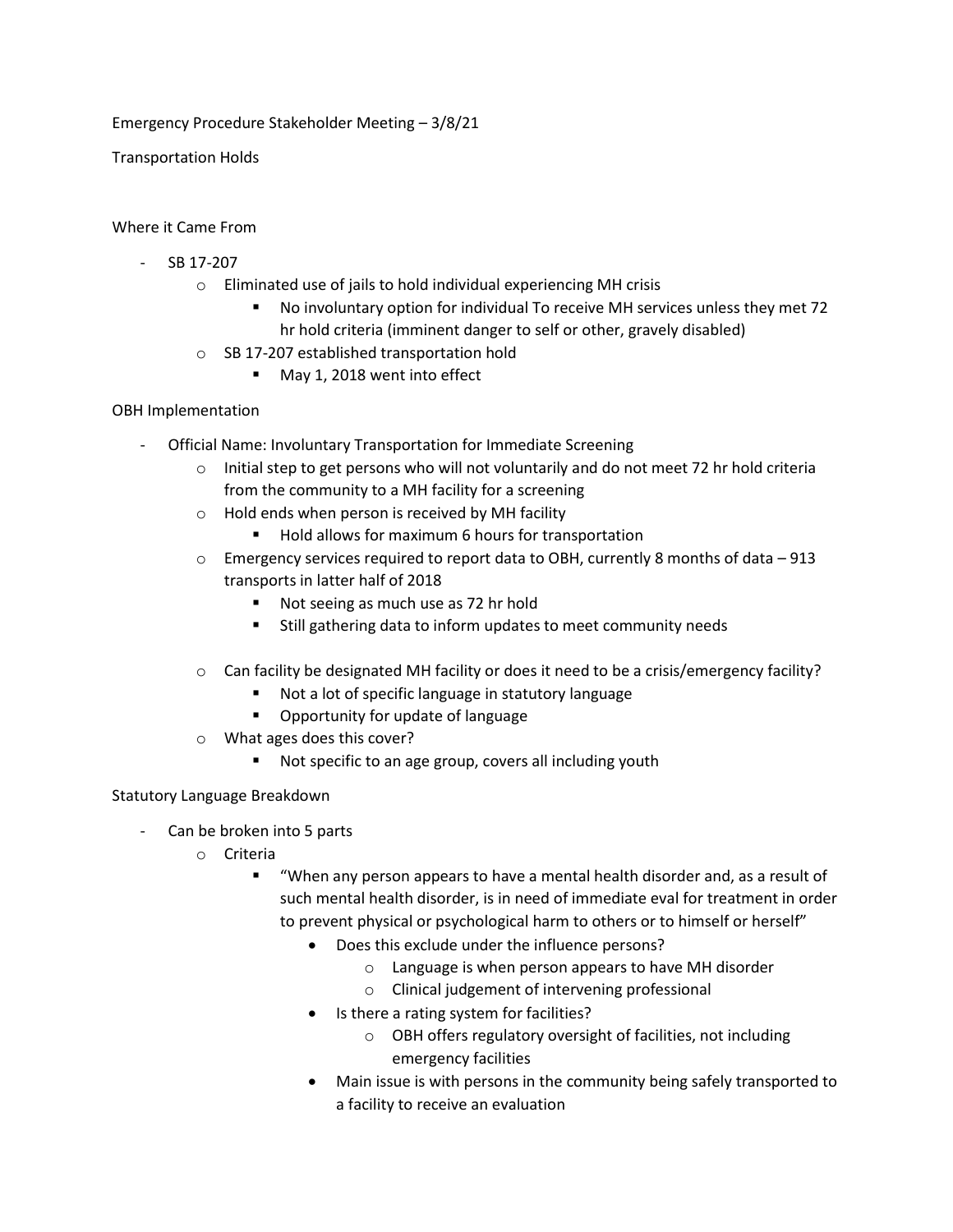- o As system currently stands, involuntary movement involves coercion and is done at the moment by law enforcement
- Signal doing work in various counties around state to develop system in partnership with ambulances to reduce time for access to crisis team
- o Who can place the hold
	- Currently an intervening prof is defined as
		- Certified peace officer
		- Professional person (physician or psychologist)
		- Registered professional nurse with post grad education and additional training
		- Licensed therapist (LMFT, LPC, LAC)
		- Licensed social worker
			- o Takeaway: the M0.5 is primarily a work-around for insufficient crisis services. When there are robust crisis services that respond in a timely manner, and with trained individuals (including peers) - then M0.5 becomes mostly unnecessary.
			- o We should include language that the .5 should be a last resort
			- o Build in early incentive for crisis response team intervention rather than use the transportation hold
- o Enforcement
	- "Upon probable cause and with such assistance as may be required"
		- There is case law regarding probable cause to help inform language
		- Huge difference between rural and urban Colorado, access and distance to facility as well as relationship between law enforcement and community services available
- o What facilities are people being transferred to
	- "may immediately transport the person to an outpatient mental health facility or other clinically appropriate facility designated or approved by the executive director. If such a facility is not available, the person may be taken to an emergency medical services facility"
		- Utilize walk-in centers or other mental health facilities
- o What happens next
	- How does the hold end?
		- Should have a set amount of time to evaluate
	- What happens at the receiving facility?
	- Rights throughout process?
		- Parents/family being unaware of rights should have alternative to handle responsibility of transport on their own
		- Lack of regulation and oversight of if their rights are being infringed
		- Where to file a complaint?
		- Gap in rights clarity during this piece of the process